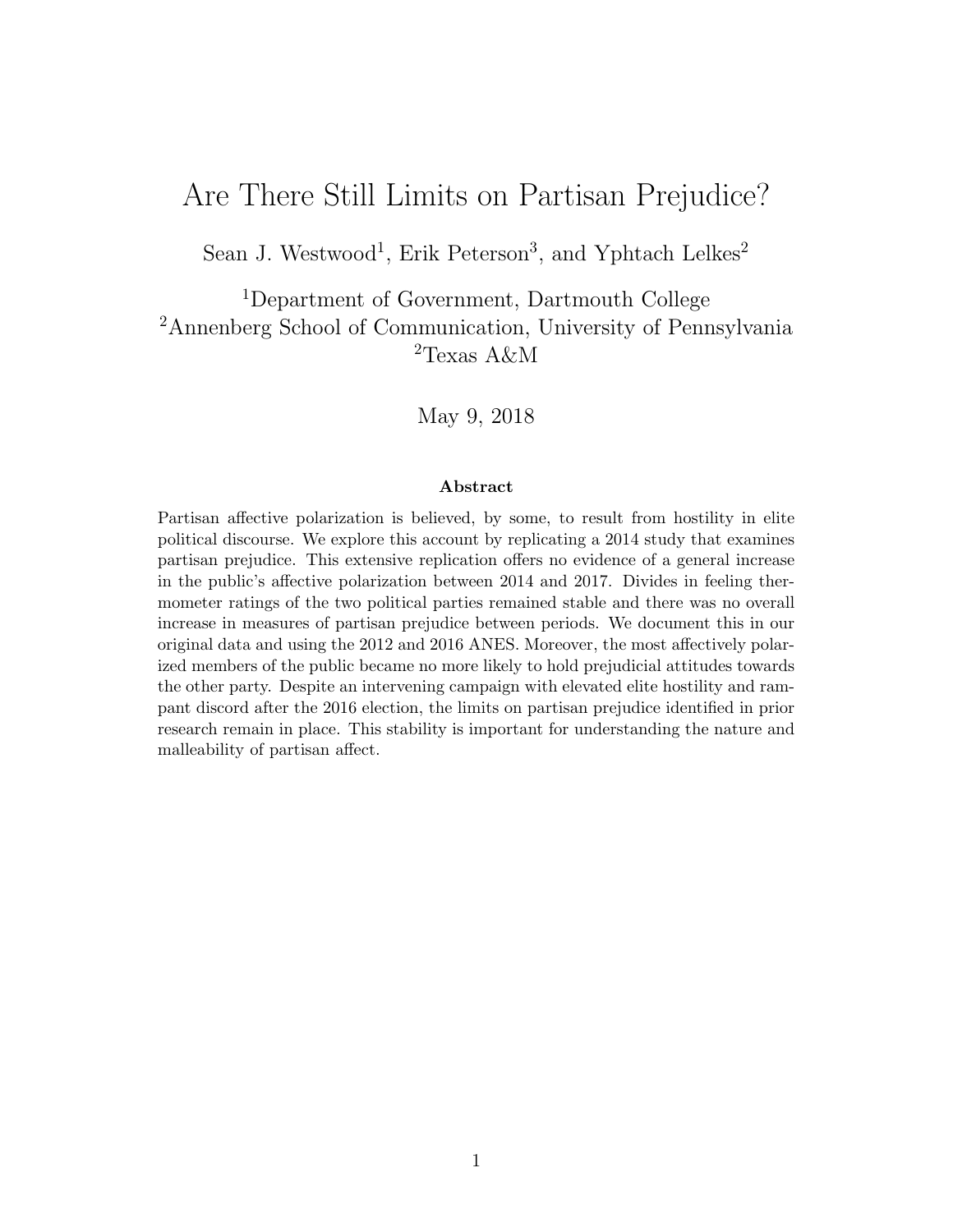Several accounts assert that elite rhetoric is the cause of partisan affective polarization (see e.g., Iyengar, Sood, and Lelkes, 2012; Haidt and Hetherington, 2012; Rogowski and Sutherland, 2016). If true, we would expect the combination of one of the most acrimonious presidential elections in modern history (PBS, 2016; Pew, 2016; Fowler, Ridout, and Franz, 2016) and a contentious post-election period to increase affective polarization. We replicate a prior study on the boundaries of affective polarization and show, in contrast to this expectation, that elevated partisan rancor among political elites has not increased affective polarization among the public. This represents a critical test of how the public's feelings towards the other party change over time. The stability we find is important for understanding the nature and malleability of partisan affect.

The 2016 election was marked by appeals to "fear and anger" (Bhat et al., 2016, pg. 25), with 90 percent of Hillary Clinton's ads attacking Donald Trump's character (Fowler, Ridout, and Franz, 2016), and Trump regularly calling for Clinton's jailing. Campaign media coverage in 2016 was, outside of 2000, the most negative in recent history, and focused heavily on the legal and moral wrongdoing of the candidates (Patterson, 2016). Ultimately, the 2016 race left pundits unable to "think of a campaign that's been this personal and this negative" (PBS, 2016) and led 92% of voters to assess the election's tone as more negative than previous campaigns (Pew, 2016). This rancor continued after the election, as those on the left vocally questioned if Trump would end American democracy (Mounk, 2018) and the president often declined to enforce norms of governance.

Because elite-driven accounts of partisan affect anticipate that high levels of hostility will increase affective polarization among the public, a replication of prior claims about the limits of affective polarization is necessary. This note details a replication effort examining affective polarization in a widely-used framework for measuring prejudice (Allport, 1954). Its prior application in 2014 revealed clear limits on the scope of partisan prejudice (Lelkes and Westwood, 2017). While affectively polarized partisans were more likely to avoid members of the other party and support preferential treatment for co-partisan politicians, they failed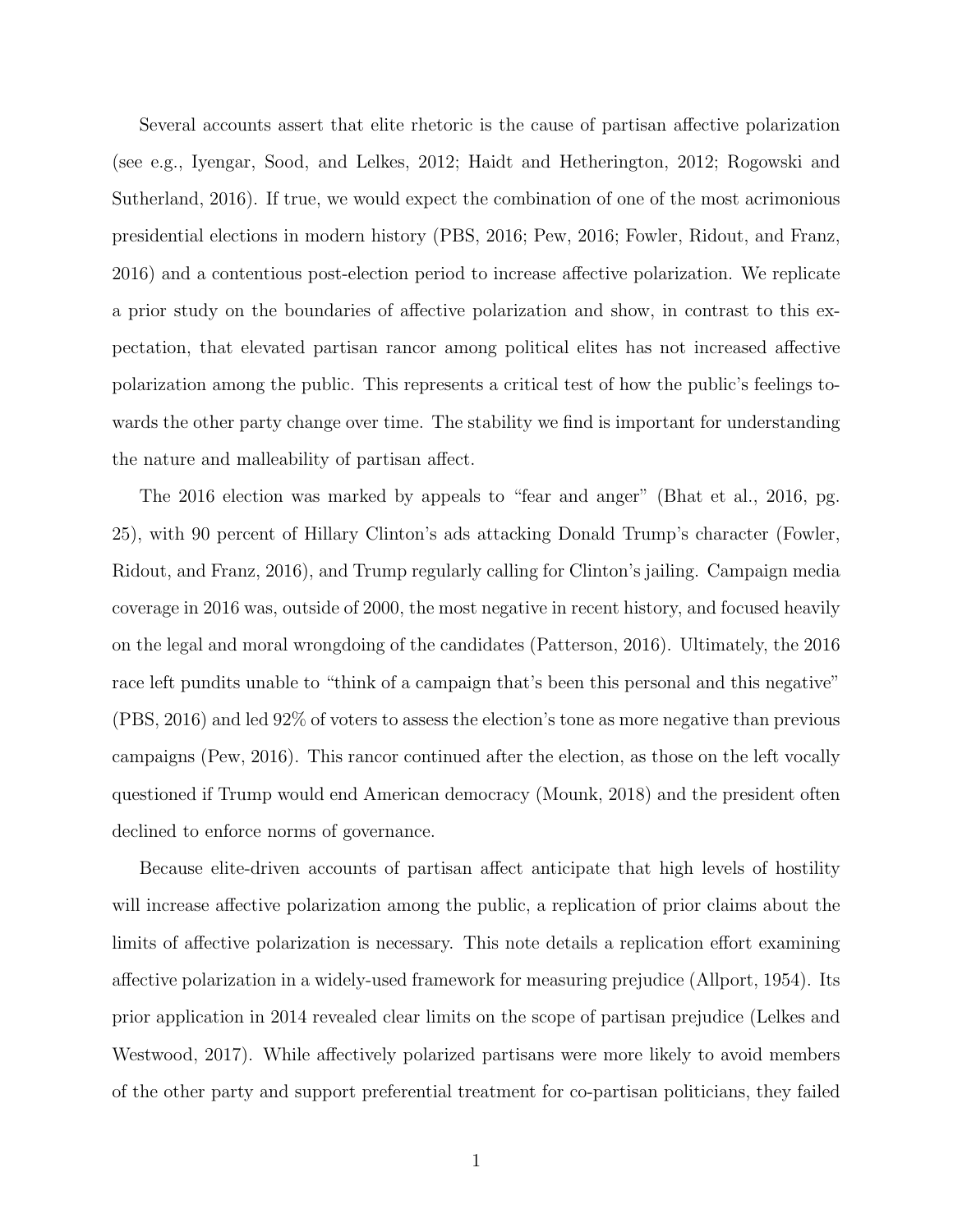to endorse direct harm to their political opponents. Have these bounds on partisan prejudice since eroded?

Replicating Lelkes and Westwood (2017), we find no evidence of increased affective polarization or partisan prejudice between 2014 and 2017. Differences in feeling thermometer ratings of the two political parties remained stable. There was no general increase in partisan prejudice. The most affectively polarized members of the public became no more likely to display attitudes placing them in the upper tier of Allport's prejudicial framework. Despite an intervening campaign with substantial elite conflict, previously identified limits on partisan prejudice remain in place.

This implies that either 1) elite rhetoric is less successful at elevating affective polarization than previously supposed or 2) affective polarization has reached a ceiling at which elites are unable to generate additional out-party animus.

#### From Elite Hostility to Affective Polarization

Partisan hostility is a prominent element of elite political discourse. In Congress, legislators regularly taunt their partisan opponents (Grimmer and King, 2011). On the campaign trail, candidates use negative advertising to critique their challengers (Fowler, Ridout, and Franz, 2016). This extends to news coverage, where partisan media outlets produce a steady flow of coverage insulting the other party (Berry and Sobieraj, 2014). Prior scholarship offers several paths for this elite hostility to produce affective polarization among the public.

One path relates to the media's role in generating affective polarization through the combination of a high-choice media environment and a proliferation of partisan news outlets (e.g., Sunstein, 2017). For those exposed to it, partisan news teaches that being a member of their party involves hostility towards the opposition. This point is made by pejorative comparisons of out-partisans to Nazis (Berry and Sobieraj, 2014) and a focus on the opposing party's flaws, such as its involvement in political scandals (Budak, Goel, and Rao, 2016). Evidence from survey and experimental studies links partisan news exposure to affective polarization (Levendusky, 2013; Kelly Garrett et al., 2014).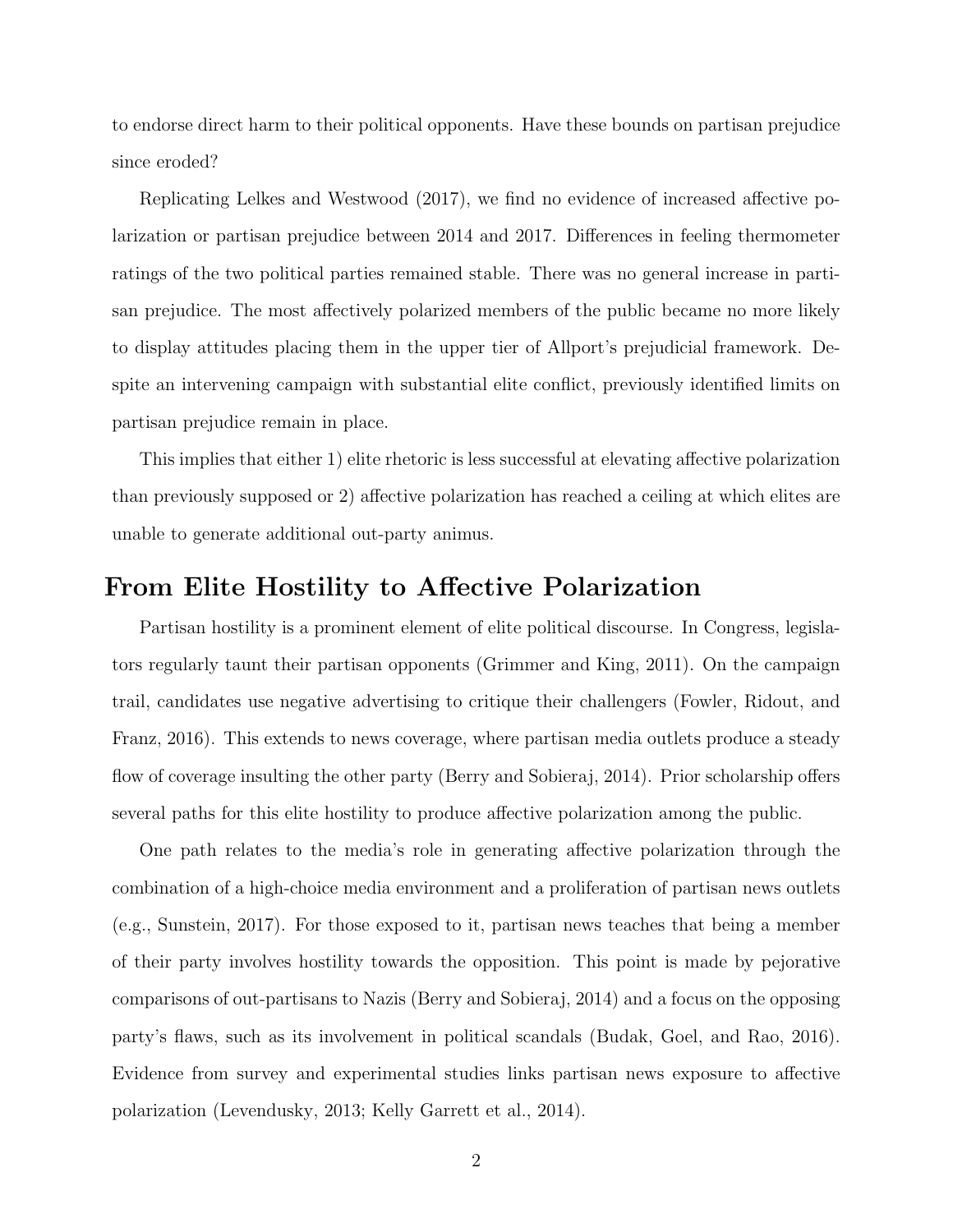A second focus is the role of negative political campaigning in bringing elite hostility to the public. Like partisan news, campaigns increase the salience of an individual's partisan identity (Tesler, 2015) and, in an era of negative campaigning, portray the other party as an existential threat (Bhat et al., 2016; Fowler, Ridout, and Franz, 2016). Unlike partisan news, campaigns use advertisements and outreach to create persistent exposure to this negativity among individuals who might otherwise avoid it. Indicative of this, residents of battleground states are more affectively polarized than those with less campaign exposure (Iyengar, Sood, and Lelkes, 2012). Additionally, people are far more polarized at the end of political campaigns than the beginning (Sood and Iyengar, 2016), especially those exposed to negative campaign ads. However, in contrast to these findings, Ridout et al. (2018) find affective polarization in 2014 was negatively correlated with both the level of advertising in a media market in the two prior years and the total amount of advertising that occurred in a media market between 1998 and 2012.

As indicated by both public assessments of campaign tone (Pew, 2016) and scholarly analyses of campaign content (Faris et al., 2017; Fowler, Ridout, and Franz, 2016; Patterson, 2016; Bhat et al., 2016), these potential sources of affective polarization were elevated in 2016. As a result, the last two years offer a break-point for examining the consequences of elite animus for affective polarization. If accounts of the relationship between elite discourse and affective polarization are true, we should expect these pathways to have substantively increased affective polarization in the American public over the last several years.

#### Stable Affective Partisan Polarization

We begin by comparing the distribution of affective polarization in surveys conducted on respondents from the Qualtrics panel in 2017  $(n=1,377)$  and the SSI panel in 2014  $(N=2,560).$ <sup>1</sup> We use a standard measure of affective polarization, the difference between

<sup>1</sup>Both studies were quota sampled to benchmarks from the ACS.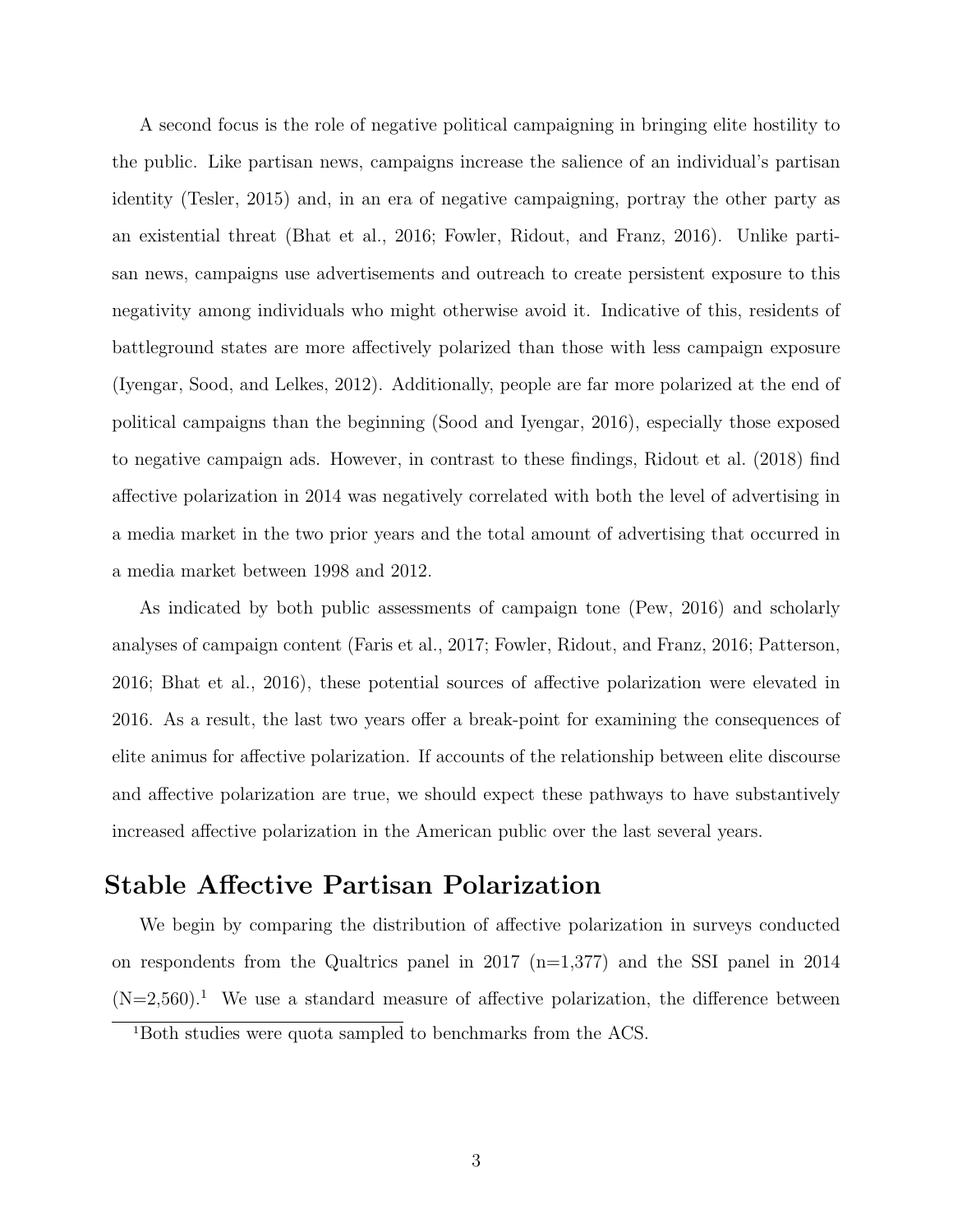an individual's feeling thermometer rating of the party they identify with and their rating of the other party (e.g., Hetherington and Weiler, 2009; Haidt and Hetherington, 2012; Mason, 2015). This difference is re-scaled between zero and one. Higher numbers indicate greater affective polarization. If elite hostility spilled into the broader public, we would anticipate more affective polarization in 2017 than 2014.



Figure 1 indicates this is not the case. The left panel shows the average level of affective polarization in the two surveys is nearly identical (mean difference: -0.002, 95% confidence interval [-0.014, 0.010]). The distribution also remains similar, with no movement toward the upper end of the scale. If anything, the public appears less polarized in 2017 relative to 2014. This effect is driven by a drop in in-party warmth after 2016. The right panel shows that this pattern is also mirrored in the American National Election Study, where affective polarization did not increase between 2012 and 2016. This initial comparison offers no indication that the 2016 election and the following period of Trump governance has produced meaningful changes in partisan affect.

### Scaling Partisan Prejudice

To probe for potential consequences of elite hostility beyond this baseline measure of partisan affect, we follow previous research using survey and behavioral measures to capture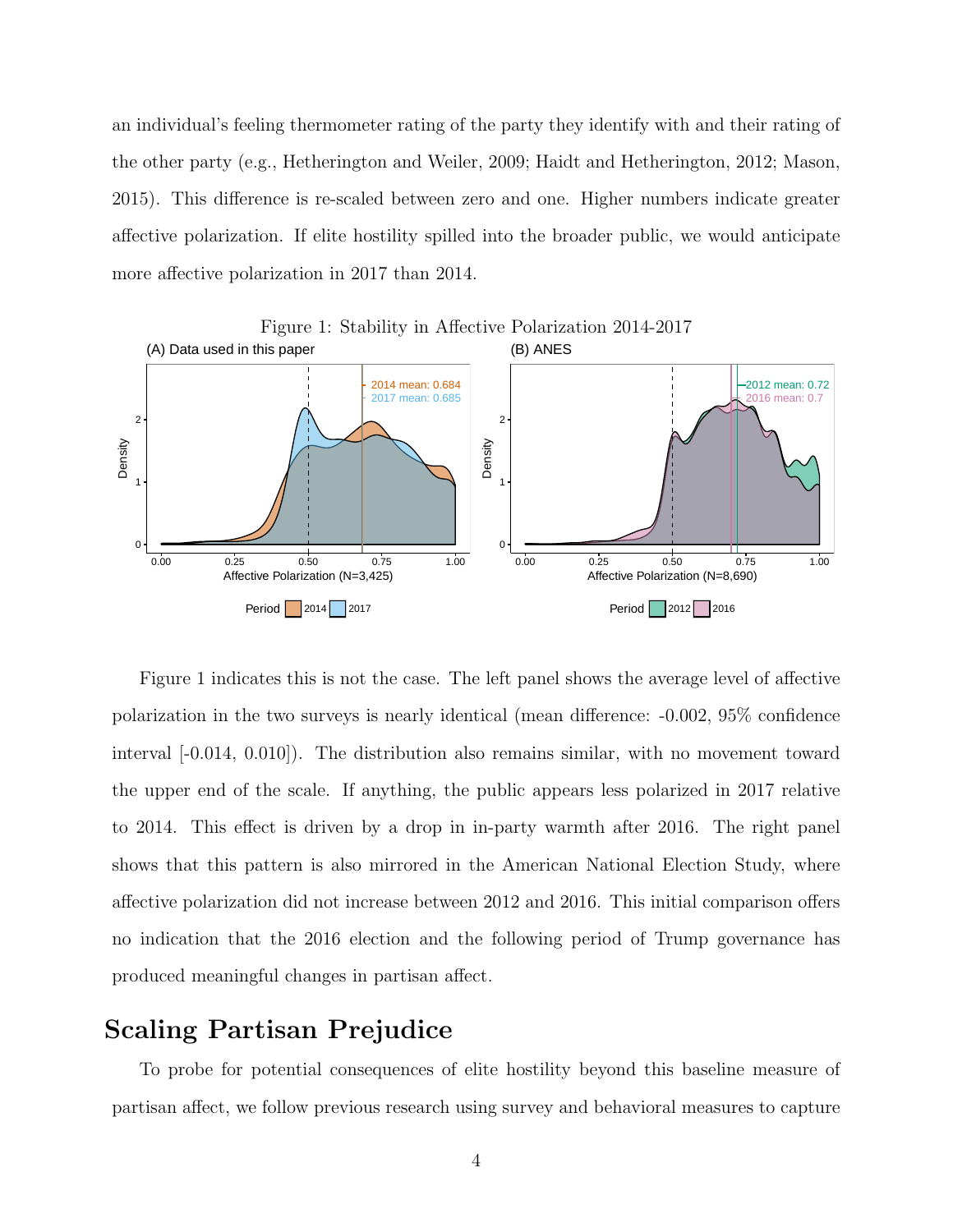manifestations of affective polarization (e.g., Iyengar, Sood, and Lelkes, 2012; Mason, 2015; McConnell et al., ND). In this case we use surveys on Qualtrics Panels to replicate four studies from Lelkes and Westwood (2017) which measures a spectrum of increasingly severe forms of partisan prejudice using a framework from Allport (1954). We briefly introduce each study below.<sup>2</sup>

Study 1 measures one form of prejudice—antilocution—by assessing a respondent's willingness to share a news article randomly assigned to be critical of either their party or the other party. This captures the extent to which individuals speak badly of their opponents and oppose speech critical of their party, the lowest level of prejudice in the Allport framework, and aligns with conceptions of prejudice as the promotion of "unmitigated, derogatory stereotypes"(Jackman, 2005, p.96).

Study 2 measures a second, more severe tier of prejudice—avoidance—by asking respondents to select a team for completing a set of puzzles. Before making a selection, they were provided with characteristics of potential teammates, including their partisanship. The profiles were designed so that respondents prioritizing overall team quality would need to select a teammate from the opposing political party. This measures intentional avoidance of members of the other political party, a concern given increasing social distance between the parties (e.g., Huber and Malhotra, 2017; Iyengar, Sood, and Lelkes, 2012).

Finally, the third, most pronounced form of prejudice—discrimination—was measured in two studies. Study 3.1 probed respondents' willingness to endorse the use of tear gas by police to suppress political action by a group with a randomly assigned party label. Study 3.2 examined their support for investigating charges of political corruption made against a public official, again with the official's partisanship randomly assigned. This represents the upper tier of partisan prejudice in Allport's framework in which individuals intentionally harm the opposing party, in this case by violating core democratic norms of equal justice

<sup>2</sup>The supporting information contains a full description of each study protocol.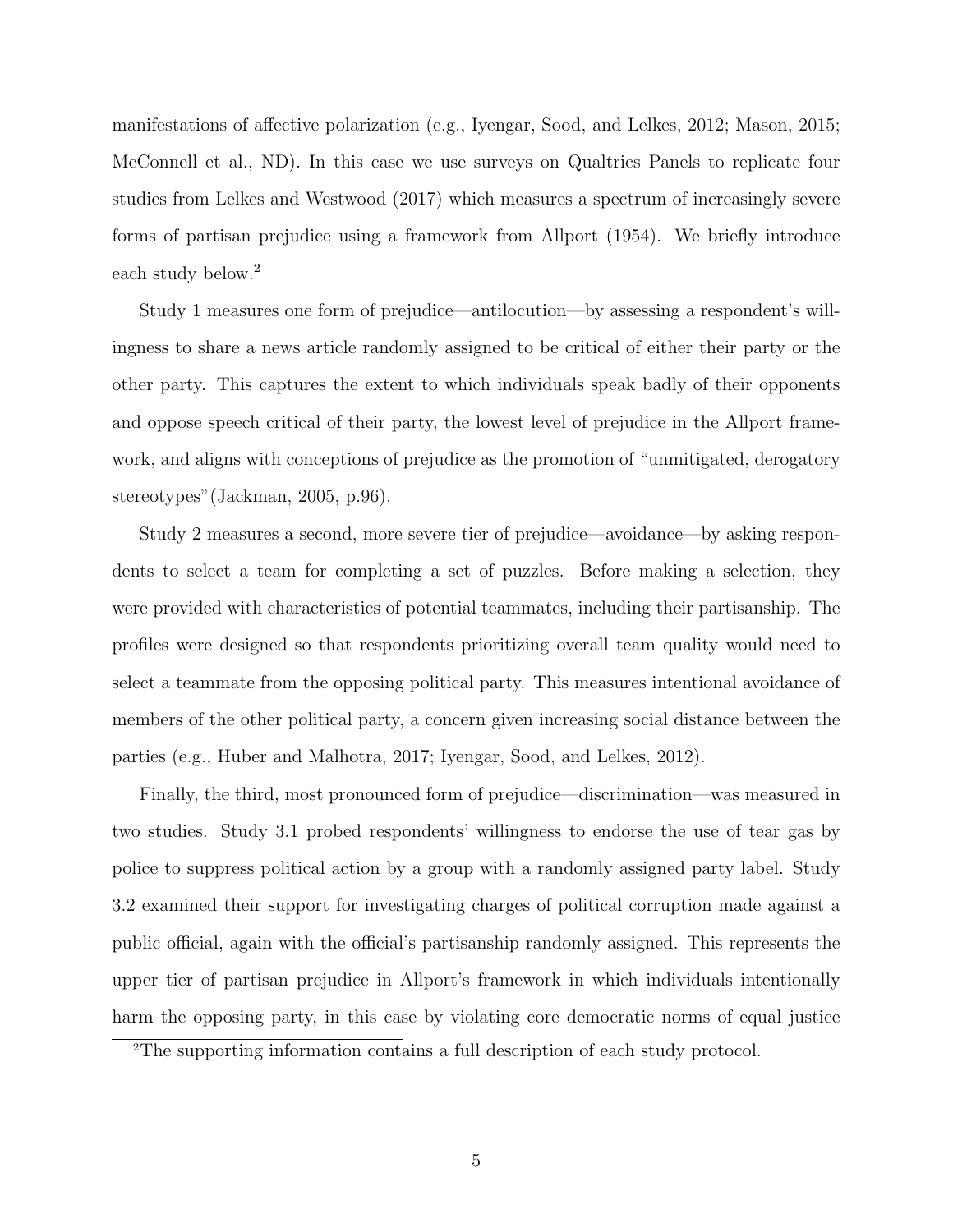(McCloskey and Zaller, 1984).

#### No Increase in Overall Partisan Prejudice

We compare the average levels of prejudice in these replication studies back to the same set of studies from 2014. If elite hostility elevated partisan prejudice among the public, we would anticipate observing higher average levels of out-party prejudice and in-party favoritism in the replications. Figure 2 displays the mean levels of these outcome measures in 2017 and 2014 along with a confidence interval.<sup>3</sup>



Mean differences with 95% confidence intervals. Differences between 2014 and 2017 that are significant at the .05 level are in green.

There is no evidence for a general increase in partisan prejudice across these measures. In Study 1 there is less censoring of all types with individuals endorsing publication of stories critical of both the other party and their co-partisans at slightly higher rates than 2014, although in each case these between-year differences are not statistically significant.

For Study 2, respondents exclude partisans of all types – both political opponents and co-partisans – from their groups to a greater degree than in 2014. The drop in inclusion

<sup>3</sup>Additional studies replicating other aspects of Lelkes and Westwood (2017) produce similar results and are described in the appendix.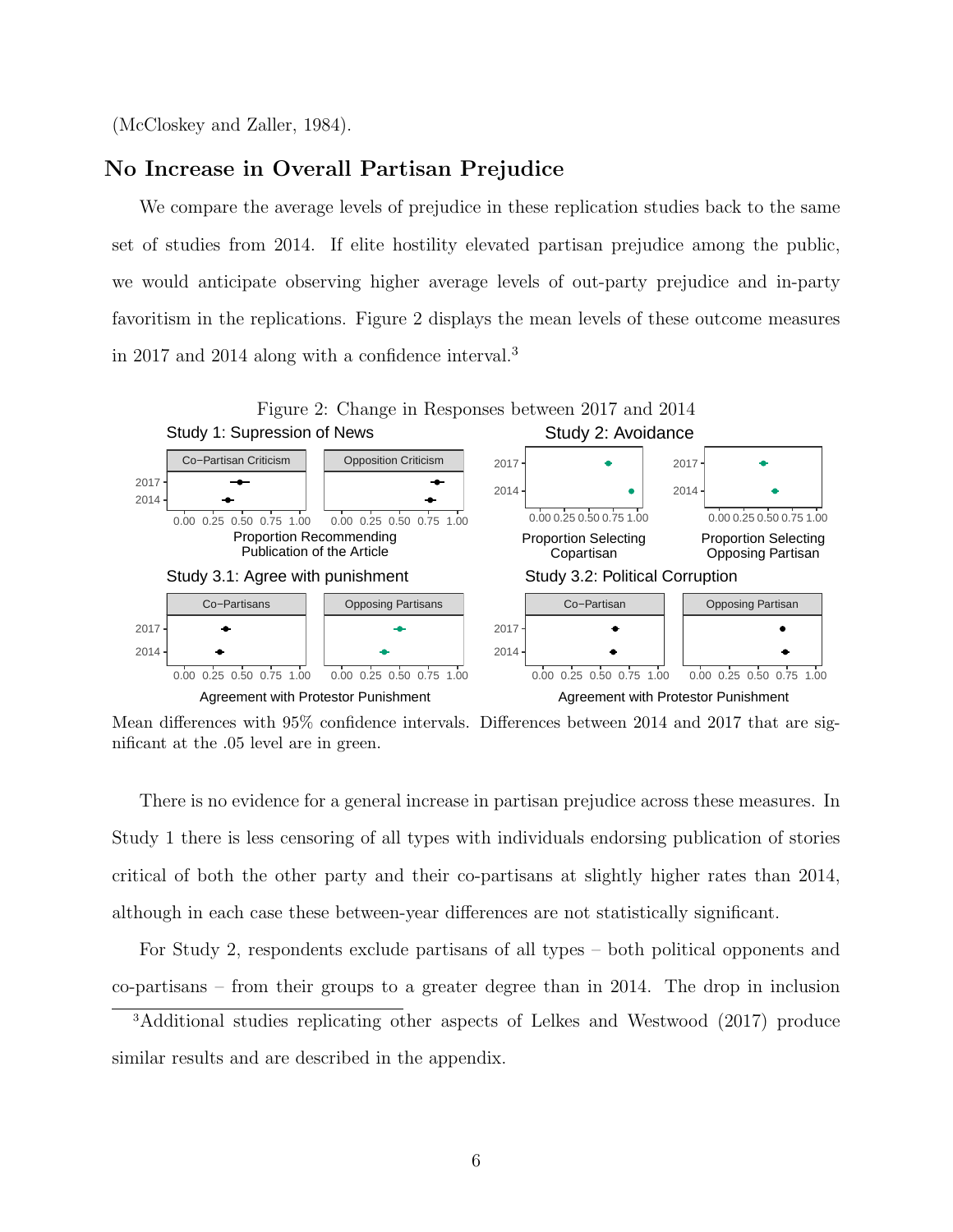is larger for co-partisans than for political opponents, a pattern that is not indicative of elevated in-party favoritism, but rather increased avoidance of all types of partisans (Klar, Krupnikov, and Ryan, 2018).

Study 3.1 offers the lone instance of an increase in partisan prejudice between the two waves of the study. In 2017 individuals are more willing to support punishing protesters from an opposing partisan group than in 2014. However, as indicated by the positive (though not significant) difference for punishment of a co-partisan protester, this is part of elevated willingness to punish protesters of all types. This general distaste of protest, in part, may be due to the fielding of these replication surveys during an intense period of media coverage covering white supremacist marches in Charlottesville Virginia, which may have elevated respondent opposition to protests.

Finally, Study 3.2 offers no evidence of increased partisan prejudice in political corruption investigations. We observe similar levels of willingness to investigate co-partisan and outpartisan politicians in 2017 and 2014.

In sum, Figure 1 offers no evidence of a general increase in partisan prejudice between 2014 and 2017. When differences between the time periods do occur, elevated avoidance of all types of partisans in Study 2 and increased willingness to punish all types of protests in Study 3.1 represents a mixed set of findings with respect to partisan prejudice, since attitudes towards both the co-partisans and the other party move in the same direction.

#### No Increase in Prejudice Among the Affectively Polarized

The previous sections demonstrate that affective polarization and partisan prejudice among the entire public have remained stable over this time period. However, this focus on the overall population may cloud any effects of increased elite hostility among those with high levels of affective polarization. Do the affectively polarized now hold attitudes placing them further up the hierarchy of partisan prejudice than in the past?

To consider this possibility, we examine how these measures of prejudice vary based on the affective polarization of the respondent. Specifically, we regress the outcome variable in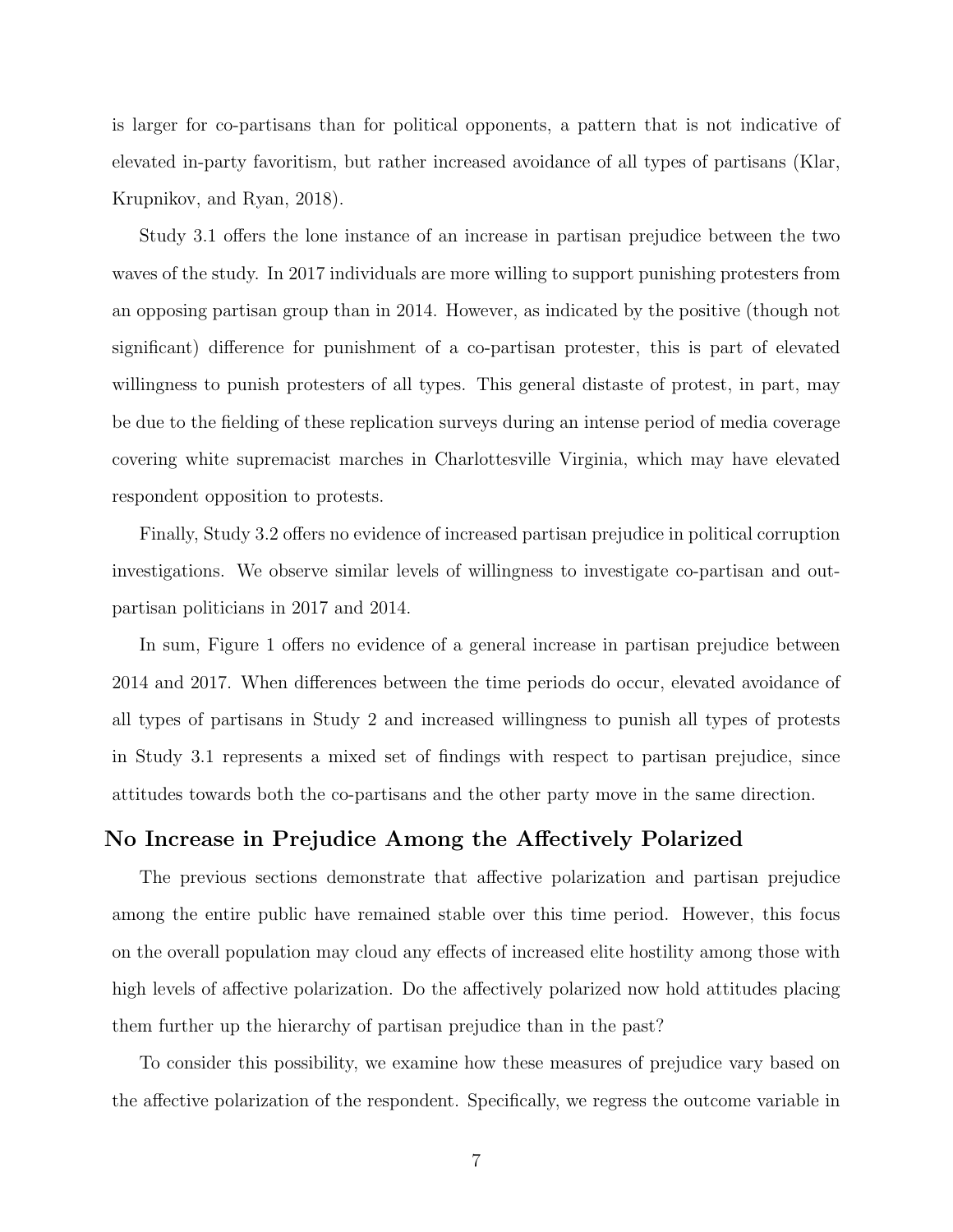each study on a respondent's level of affective polarization using a LOESS regression. Figure 3 displays the results from both the original studies conducted in 2014 and the replication studies from 2017.<sup>4</sup> Changes among those with high levels of affective polarization would manifest as gaps between the two lines at the upper end of the affective polarization scale.



Overlaying the results from the two periods show highly similar patterns. Those with high levels of affective polarization suppress criticism of their co-partisans (Study 1), avoid members of the other party (Study 2) and support corruption investigations of co-partisan politicians (Study 3.2) at similar levels in both 2014 and 2017. The sole exception to this overall pattern occurs in Study 3.1 where those with low levels of affective polarization

<sup>4</sup>Our findings remain the same when using linear regression models, see appendix.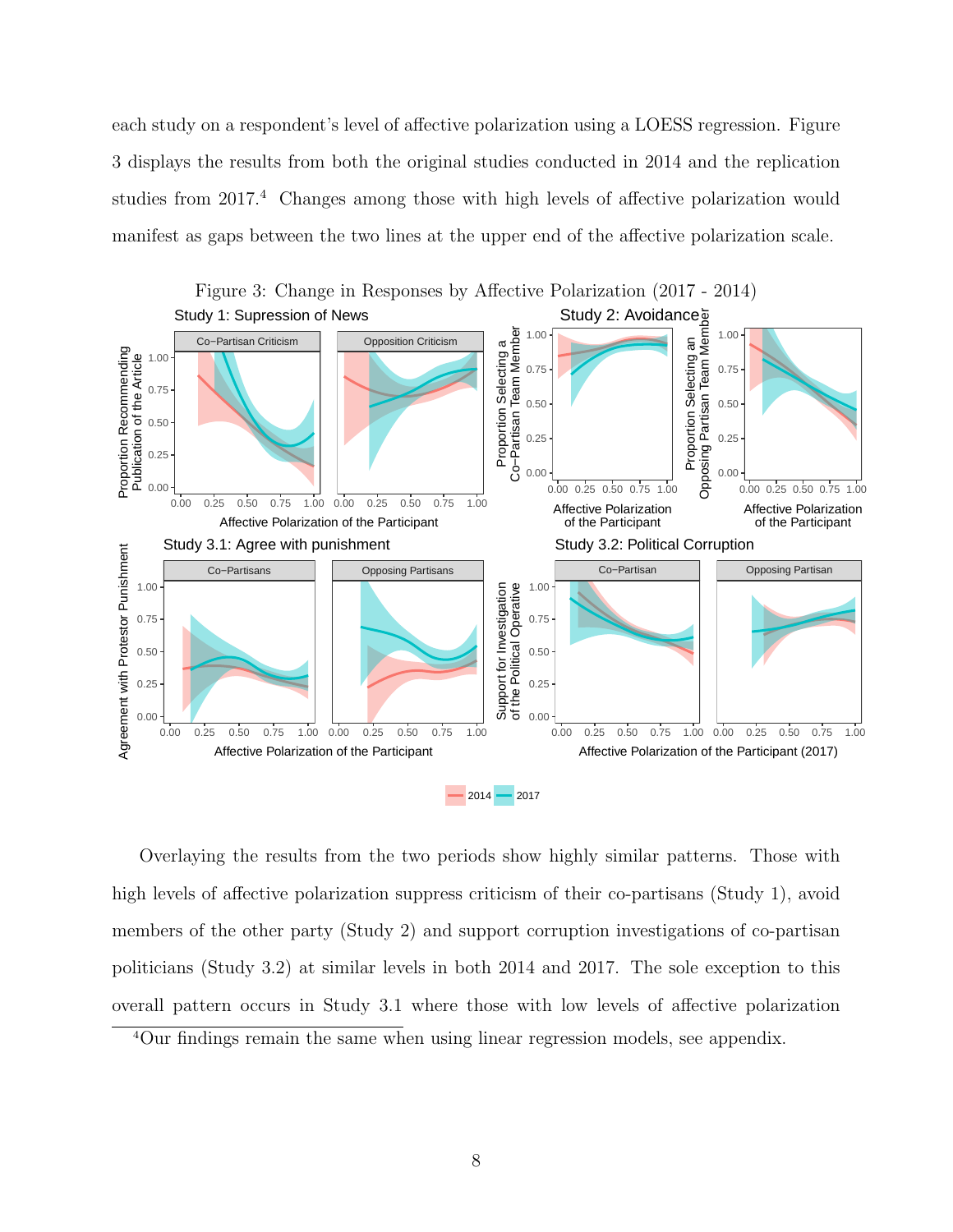support punishing protesters from the other party at greater rates than the past. Across these different studies, the relationship between affective polarization and these measures of partisan prejudice is not statistically or substantively different between 2017 to 2014. Overall, similar constraints continue to exist on partisan prejudice even among those with high levels of affective polarization.

### Conclusion

Based on an elite-driven model of partisan affect, affective polarization should have increased in the Trump era. We find no evidence of such shifts in our extensive replication study. This has two interpretations relevant to elite-driven models of affective polarization: either 1) elite rhetoric is less successful at elevating affective polarization that previously supposed, or 2) polarization has reached a ceiling at which elites are unable to generate additional out-party animus. While adjudicating between these alternatives requires additional study, this replication has important implications for understanding the boundaries of affective polarization.

It is also important to note that we do not employ a research design that isolates variation in elite rhetoric from other changes that occurred between the two time periods. This means that, while we fail to observe expected changes in affect predicted by models tying elite hostility to affective polarization, we do not assess the causal contribution of elite rhetoric. Nevertheless, this does show that previously identified limits on partisan prejudice are robust to a contentious election.

## References

Allport, Gordon. 1954. *The Nature of Prejudice*. Perseus Books.

- Berry, Jeffrey, and Sarah Sobieraj. 2014. The Outrage Industry: Political Opinion Media and the New Incivility. Oxford University Press.
- Bhat, Prashanth, Alyson Farzad-Phillips, Morgan Hess, Lauren Hunter, Nora Murphy, Claudia Serrano Rico, Kyle Stephan, Gareth Williams, and Shawn Parry-Giles. 2016. "Campaign Advertising 2016.". Center for Political Communication. University of Maryland.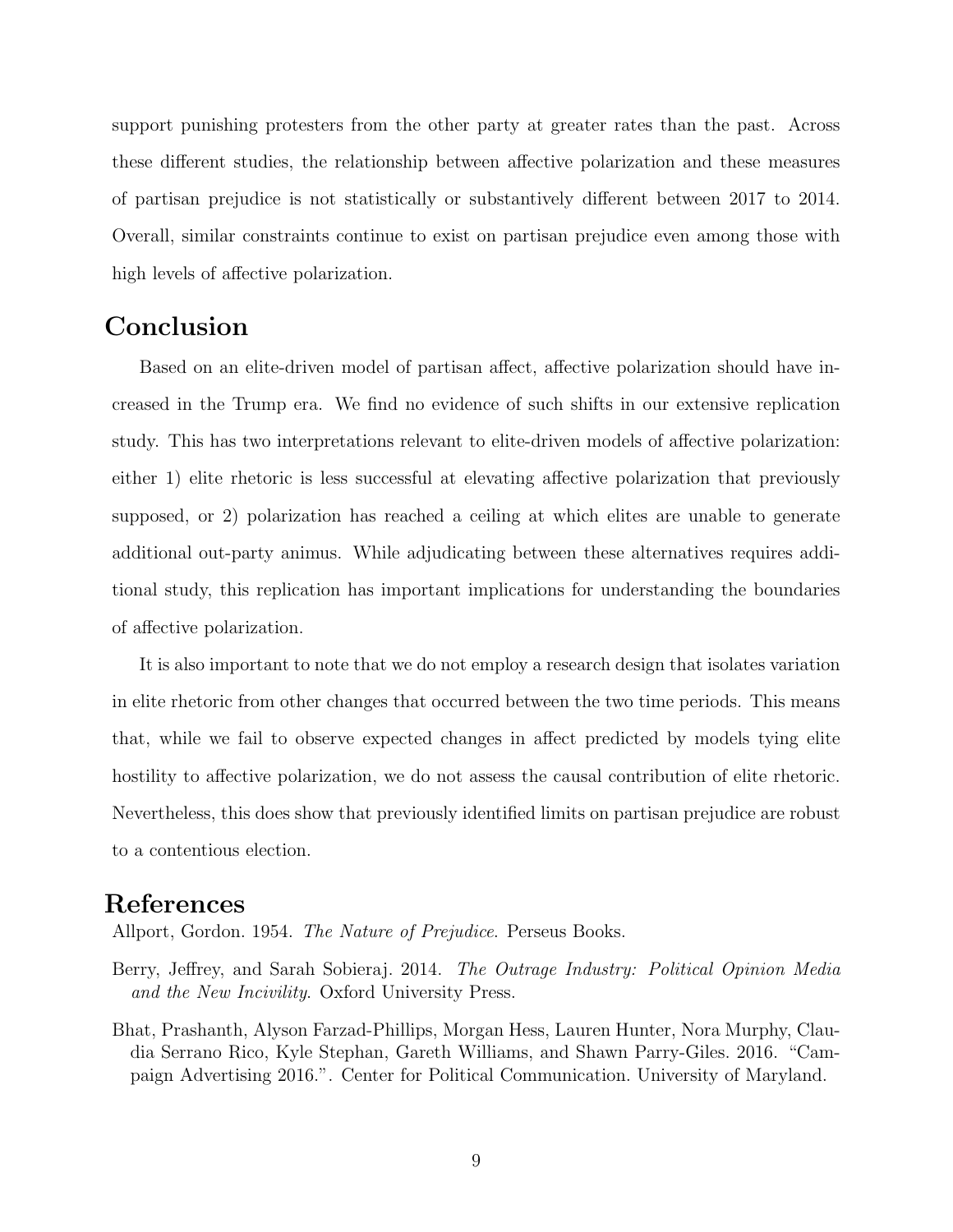- Budak, Ceren, Sharad Goel, and Justin M. Rao. 2016. "Fair and Balanced?: Quantifying Media Bias Through Crowdsourced Content Analysis." Public Opinion Quarterly 80 (4): 250–271.
- Faris, Robert M., Hal Roberts, Bruce Etling, Nikki Bourassa, Ethan Zuckerman, and Yochai Benkler. 2017. "Partisanship, Propaganda, and Disinformation: Online Media and the 2016 U.S. Presidential Election.". Berkman Klein Center for Internet & Society. Harvard University.
- Fowler, Erika Franklin, Travis N. Ridout, and Michael M. Franz. 2016. "Political Advertising in 2016: The Presidential Election as Outlier?" The Forum 14 (4): 445–469.
- Grimmer, Justin, and Gary King. 2011. "General Purpose Computer-Assisted Clustering and Conceptualization." Proceedings of the National Academy of Sciences 108 (7): 2643–2650.
- Haidt, Jonathan, and Marc J. Hetherington. 2012. "Look How Far We've Come Apart." The New York Times .
- Hetherington, Marc J., and Jonathan D. Weiler. 2009. Authoritarianism and Polarization in American Politics. Cambridge University Press.
- Huber, Gregory A., and Neil Malhotra. 2017. "Political Homophily in Social Relationships: Evidence from Online Dating Behavior." Journal of Politics 79 (1): 269–283.
- Iyengar, Shanto, Gaurav Sood, and Yphtach Lelkes. 2012. "Affect, Not Ideology: A Social Identity Perspective on Polarization." Public Opinion Quarterly 76 (3): 405–431.
- Jackman, Mary. 2005. "Rejection or Inclusion of Outgroups." In On the Nature of Prejudice, ed. John F. Dovidio, Peter Glick, and Laurie A. Rudman. Malden, MA: Blackwell pp. 89– 105.
- Kelly Garrett, R., Shira Dvir Gvirsman, Benjamin K. Johnson, Yariv Tsfati, Rachel Neo, and Aysenur Dal. 2014. "Implications of Pro- and Counterattitudinal Information Exposure for Affective Polarization." Human Communication Research 40 (3): 309–332.
- Klar, Samara, Yanna Krupnikov, and John Barry Ryan. 2018. "Affective Polarization or Partisan Disdain? Untangling a Dislike for the Opposing Party from a Dislike of Partisanship." *Public Opinon Quarterly*.
- Lelkes, Yphtach, and Sean J. Westwood. 2017. "The Limits of Partisan Prejudice." Journal of Politics 79 (2): 485–501.
- Levendusky, Matthew. 2013. "Partisan media exposure and attitudes toward the opposition." Political Communication 30 (4): 565–581.
- Mason, Lilliana. 2015. "'I Disrespectfully Agree':The Differential Effects of Partisan Sorting on Social and Issue Polarization." American Journal of Political Science 59 (1): 128–145.
- McCloskey, Hebert, and John Zaller. 1984. The American Ethos: Public Attitudes toward Capitalism and Democracy. Harvard University Press.